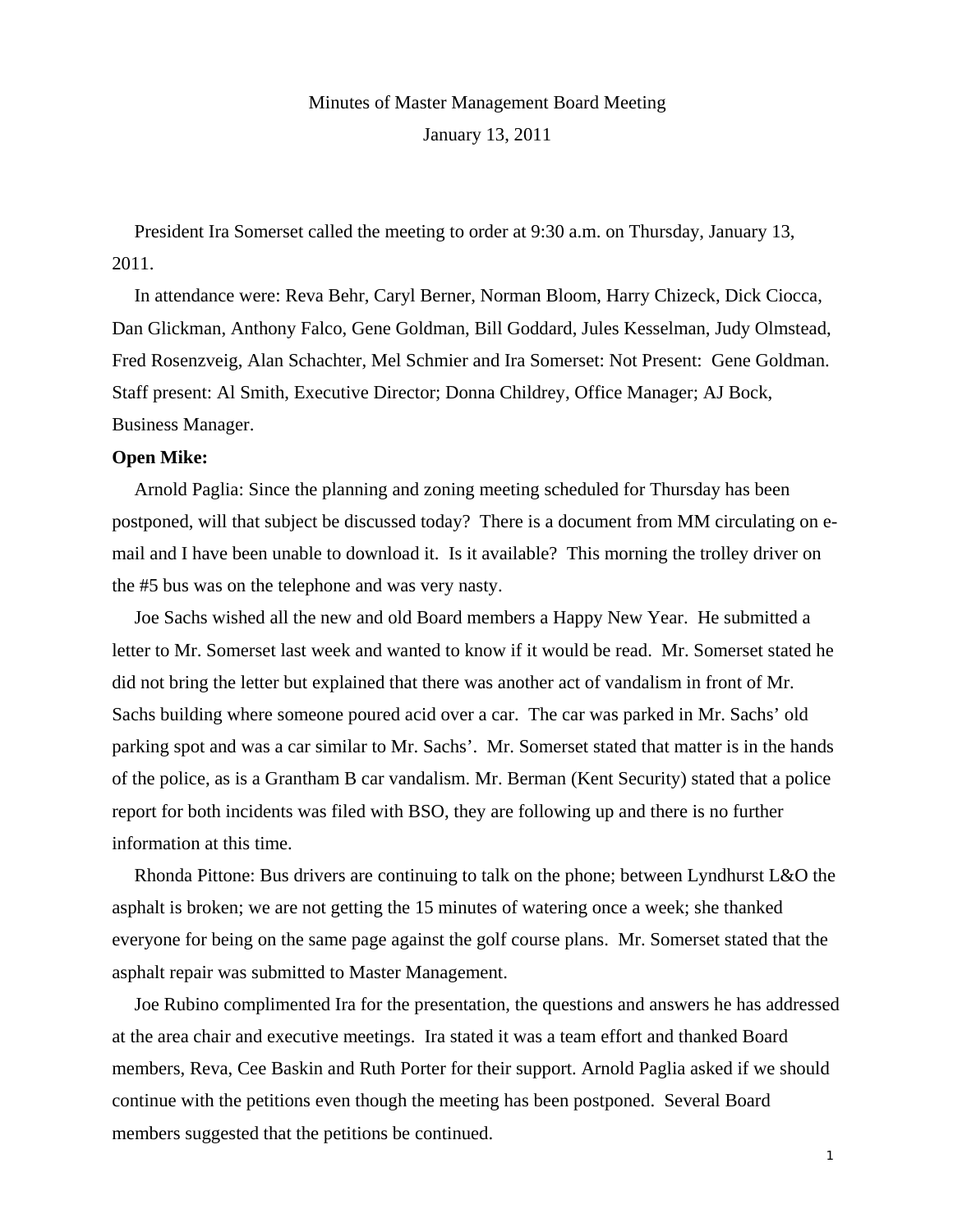Ms. Olmstead suggested we wait until Randy Bast speaks at Tuesday's COOCVE's BOD meeting so the community can consider both sides of the equation; then submit the petitions so that if no one is here when the Planning and Zoning hearing takes place, the petitions will speak for them.

Mr. Ciocca stated that a dialogue needs to be addressed with the residents regarding what is happening and what the petitions are for, because many residents have questions.

Steven Ruhain: Thanked Ira for the work they have done thus far with the planning and zoning commission and suggests that the Board continue quickly on this matter.

Abe Trachtenberg thanked Jules for the speed of getting the recycling bins in place as they were there one hour after putting in the request.

## **Minutes**

Mr. Schachter **moved to waive the reading and accept the minutes of the December 27 Special BOD Meeting A**; Mr. Kesselman seconded. There were no changes or additions and the motion was passed unanimously.

Mr. Kesselman **moved to waive the reading and accept the minutes of the December 27 Special BOD Meeting B**; Mr. Chizeck seconded. Mr. Ciocca stated that he and Mr. Goddard were cut off from the telephone after the election of President. Mr. Somerset explained that the meeting took place in LeClub and someone in another area hung up the phone and the Board was not aware that it occurred. Ms. Olmstead stated that since Mr. Ciocca and Mr. Goddard were cut off from the meeting, the Board should look to see if any of them were intending to be nominated for an officer position. Mr. Goddard stated that if he knew there were not going to be any additional nominations for Second VP, he would have nominated himself. Mr. Rosenzveig agreed with Ms. Olmstead and stated that we should have a re-election. The minutes were than voted on with the correction noted. **Motion passed** unanimously.

### **Financial Report – Norman Bloom**

The Financial Report prepared by Donna Childrey was distributed to all Board members and discussed in detail. For the month of December, 2010 the Total Income was \$905,907; Total Expenses were \$955,419; Net Income was \$(49,512). YTD Total Income is \$10,807,438. Total Expenses are \$9,598,957; Net Income is \$1,208,481. Cash on Hand is \$1,735,115; Total Assets are \$2,405,129; Total Liabilities are \$681,109 and Total Equity is \$1,724,020; Prepaid Dollars are \$358,781.

Overdue accounts receivable from unit owners is \$504,759.32 representing 578 unit owners.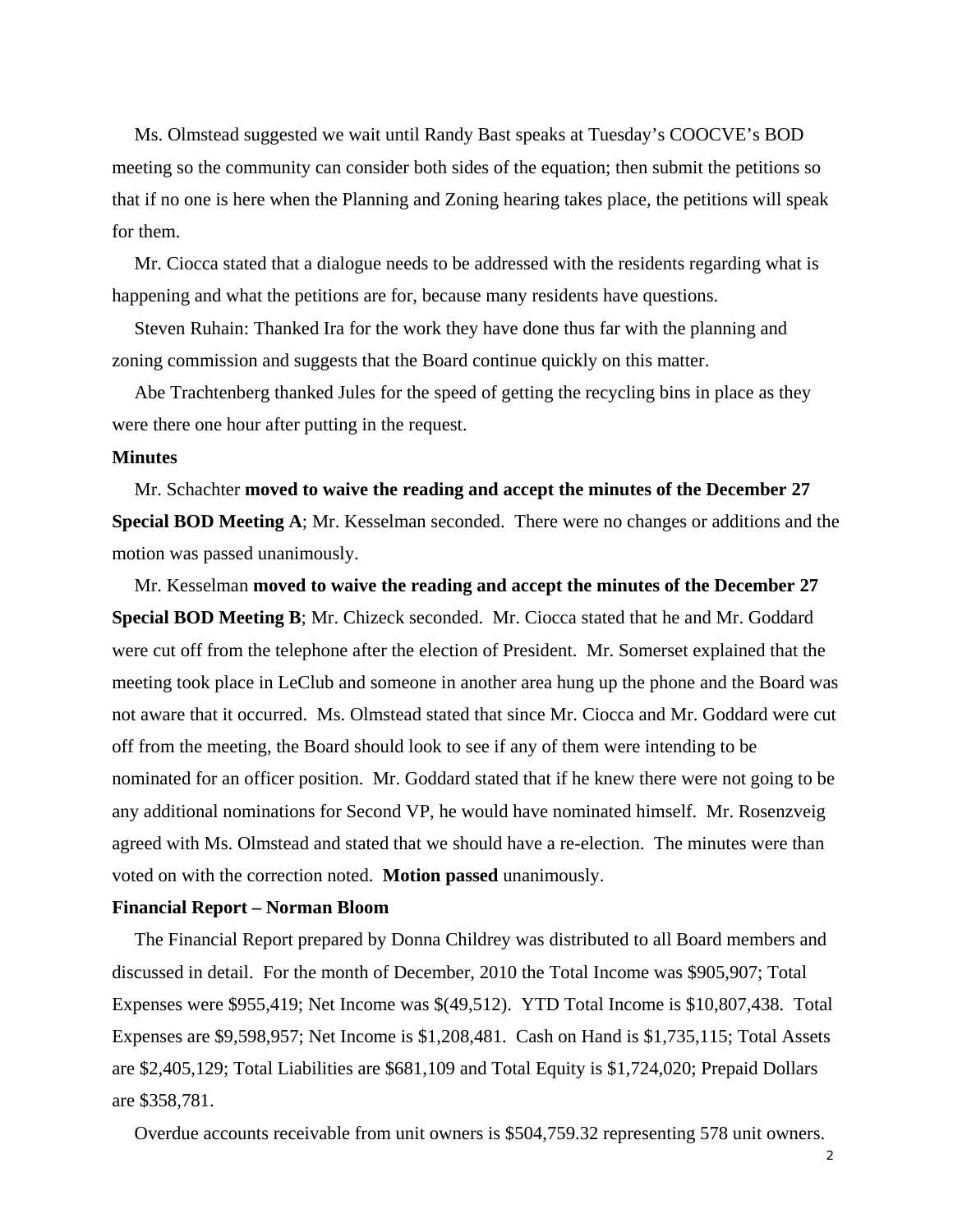Mr. Glickman: asked to have the number of people changed to number of units on the summary page of the treasurer's report. Harry Chizeck explained that these numbers on the financial summary will be changing drastically until residents get accustomed to paying the new coupon amount. Mr. Glickman asked if the irrigation funds we collect be put into a separate bank account. Mr. Smith stated that they will. Mr. Schmier remarked on the \$1,724,020 total equity and asked how we determine how much is too much since the Master Management Agreement doesn't allow a "reserve" fund. Mr. Smith said he would speak with our accountant on the matter.

After a discussion, Dick Ciocca **moved to accept the Treasurer's Report**, Bill Goddard seconded. **Motion passed** unanimously.

### **Presidents Report – Ira Somerset**

**Insurance** – We received a notice in December that the binder needed to be signed for American Coastal Property Insurance for a cost of \$32,000. This is an alternative to Citizens Insurance which cost us approximately \$38,000 last year. Mr. Rosenzveig **moved to authorize the purchase of the Insurance Policy** for American Coastal. Mr. Ciocca seconded. Ms. Berner stated she would have liked this information before today's meeting since we did not have a meeting to discuss this. **Motion passed** unanimously; Ms. Berner abstained.

**Comcast** - Yesterday Comcast came back to us with the same objectionable wording that was compromised on and claimed while the attorneys were negotiating the last round of wording, Mr. Storm was looking at a different version of the agreement therefore, the same objectionable wording was left in. As a result, Mr. Somerset, instructed Mr. Murphy to proceed to file a cross claim in the Telemedia/Adelphia/Comcast fire wall case where we are co-defendants. This will be the first step for the court to allow us to file a complaint. If the complaint is allowed, we will then file a complaint or a separate suit.

Mr. Ciocca stated that Comcast recently advised us that there is a scroll going across the TV stating the USA Network channel is being changed -- this is not affecting CVE residents.

Mr. Somerset reminded residents who are walking, jogging and riding bikes at night to refrain from wearing dark clothes as this makes it difficult for drivers to see you. Drivers, please keep in mind the roads in the Village are narrow and to stop at stop signs. Mr. Somerset stated that he will not be reading the Presentation that was to be given at the Planning and Zoning meeting but it will be printed in the *Reporter* as a separate article.

#### **Executive Director's Report – Al Smith**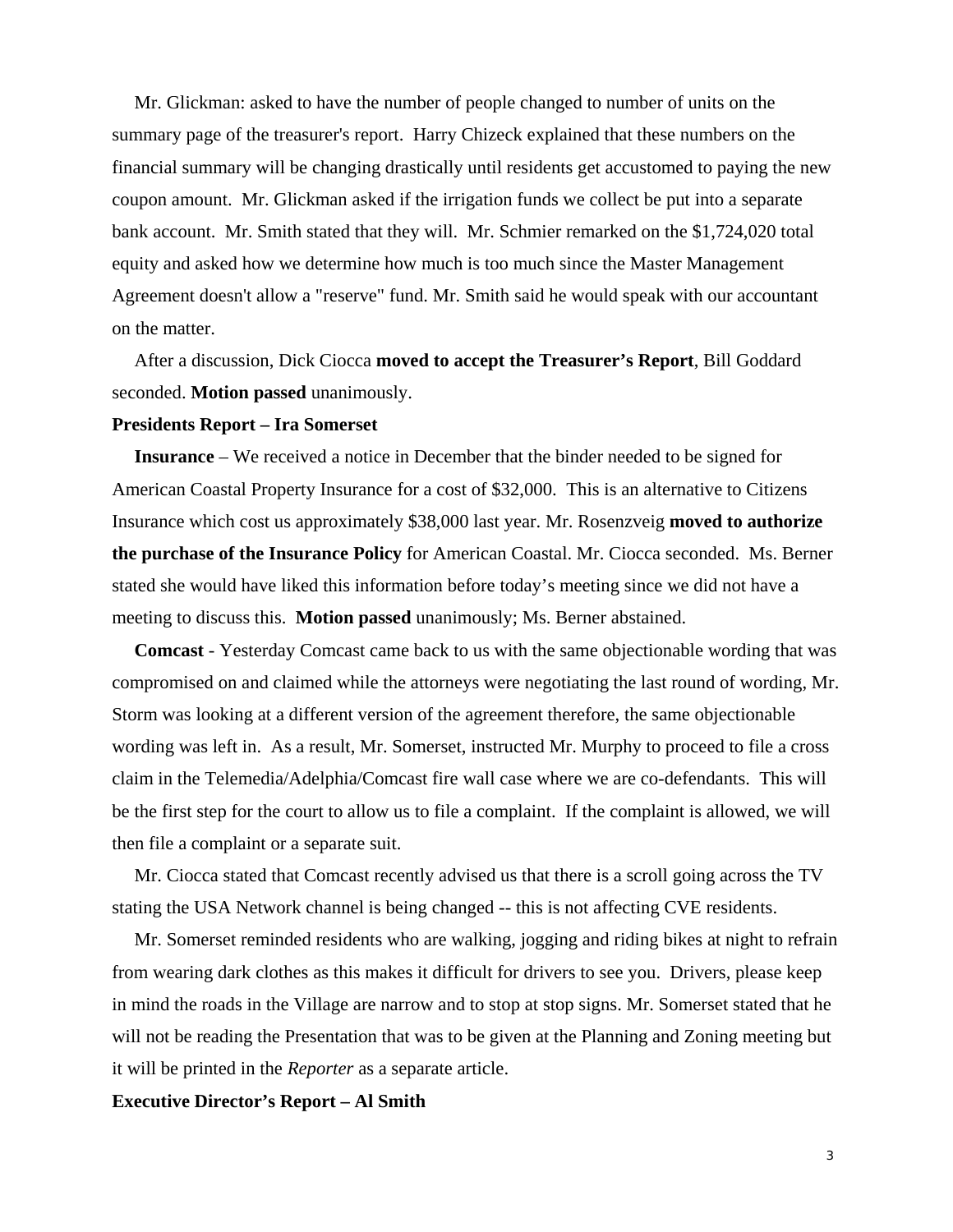Mr. Smith reported that phase one of the perimeter hedge project along SW 10th street has been completed. He discussed reconciliation change orders #1 and #2 which were distributed to the Board for their review. Change order number one decreases the contract by \$1,690.27 and change order number two increases the contract by \$1,998.15 with a net increase of \$307.88.

Mr. Smith discussed with the Board the renewal of the contract with Aquatic Systems. The proposed agreement continues the quarterly debris removal added midyear of 2010, and adds shoreline grass control to within one inch of the water's edge. Mr. Goddard **moved to approve renewal agreement between CVE MM Company (CVEMM), Inc. and Aquatic Systems, Inc.** for the Waterway Management Program within CVE for the calendar year 2011, and to authorize the Executive Director to execute same. Ms. Berner seconded. There was objection to paragraph 11, (which is a self-renewal clause) and wanted Master Management to be able to cancel the contract without cause with a 30-60 day notice. Mr. Goddard **withdrew the motion** and Ms. Berner **withdrew the second**. Mel Schmier **moved to approve the renewal agreement between CVE MM Company (CVEMM), Inc. and Aquatic Systems, Inc. for the Waterway Management Program within CVE for the calendar year 2011, striking paragraph 11 and including a paragraph of cancellation for convenience and to look at the contract next year with a 60 day notice and to authorize the Executive Director to execute same.** Bill Goddard seconded. **Motion passed** unanimously

Mr. Smith discussed with the Board the annual increase for the part-time staff. Fred Rosenzveig **moved to approve 3% Cost of Living (COL) salary increases** for part-time staff for calendar year 2011, making the increases retroactive to January 1, 2011, and to authorize the Executive Director to execute same. Dick Ciocca seconded. **Motion passed** unanimously. Ms. Berner asked to have access to the salaries of the staff. Ms. Behr thanked the staff for all of their efforts.

## **Business Manager's Report – AJ Bock**

Seacrest Services: Installed a new irrigation pump motor at Ellsmere C.

REEF Electric: Completed main gate electrical, all violations have been corrected.

Marquis Electric: The main lights at Durham B & C were rewired for a dead short.

Cambridge A & B required rewiring of poles C-1, C-2, C-6, and C-7 both are completed.

Home & Office A/C Inc: Installed a duct fan to increase air volume to offices in rooms #9 and #10; and a heat strip in the *Reporter* A/C unit.

Élan landscape Inc: Is scheduled to start the East Gate Landscape replacement.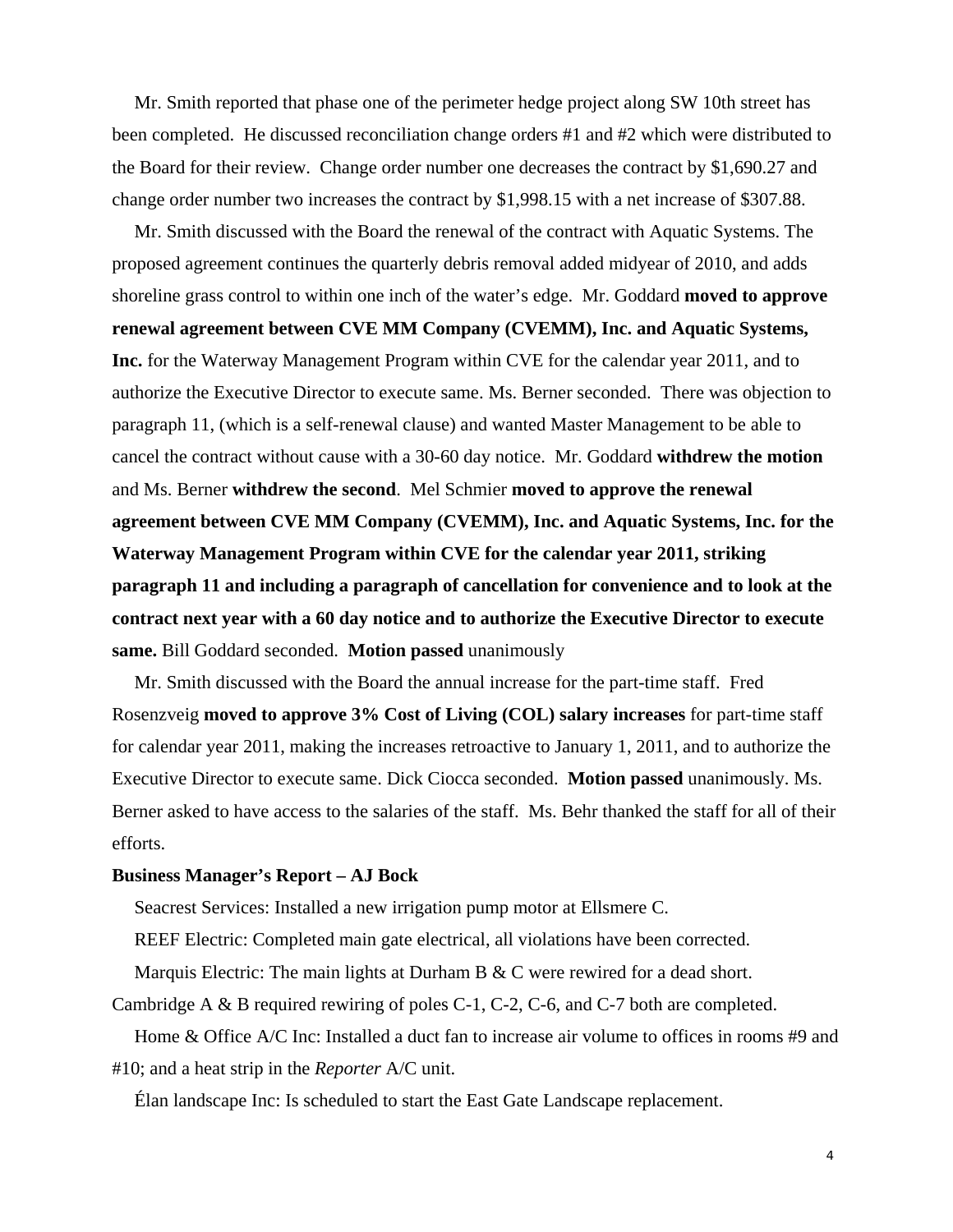Pro Bowl Plumbing Inc. completed the installation of water fountains in both ladies restrooms in the Le Club.

Aquatic Systems Inc. will remove approximately 350ft. of cattails from Grantham "B" lake #9.

Seacrest Services Inc. replaced an irrigation motor (#9) at Ellsmere "C".

Five Star Paving Inc. is resuming asphalt road repairs in CVE.

Mr. Glickman asked to have Mr. Bock's report sent to the Board before the meeting so that the information can be read and digested beforehand and the appropriate questions can be asked. Mr. Somerset stated it will be done. Ms. Berner asked that Mr. Smith provide back-up information on all motions that are being presented before the meeting. Mr. Chizeck asked if we will be able to use the motors we are replacing with the new irrigation system. Mr. Smith answered said the new irrigation system is going to take us three years to complete and as we pull out good motors we will keep them until we completely install the new system so that we do not have to buy new ones when the old ones fail.

Ms. Olmstead **moved that all reports be emailed to the Board three days before the meeting when there is a motion on the floor.** Mr. Kesselman seconded. Mr. Glickman stated that the current policy states to send information 7-10 days where feasible, the issue is the "where feasible". Mr. Somerset stated that we do attempt to give as much time as possible and three days is fine and if we don't have information three days before the meeting it should not be considered. Mr. Rosenzveig asked to add "when possible" to the motion. Ms. Olmstead disagreed with the addition. The Board then voted by a show of hands and the **motion passed**. Mr. Rosenzveig abstained. Ms. Olmstead **moved to have AJ provide his reports through email to the Board at least three days before the meeting.** Ms. Berner seconded. The Board then voted by a show of hands and the **motion passed**. Mr. Chizeck abstained.

Mr. Glickman stated that a Transportation Committee meeting will be held on Monday, January 17 at 10:00 a.m. in the Clubhouse/Room E.

## **Unfinished Business**

Mr. Rosenzveig **moved that the nominations be reopened and elections held immediately for the positions of First VP, Second VP, Treasurer, and Secretary of MM due to the inadvertent cut-off of two participating Board members from these elections. The results of today's election of these officers will officially replace the results of the Special Board Meeting (B) of December 27, 2010**. Mr. Ciocca seconded. Mr. Glickman **moved that this**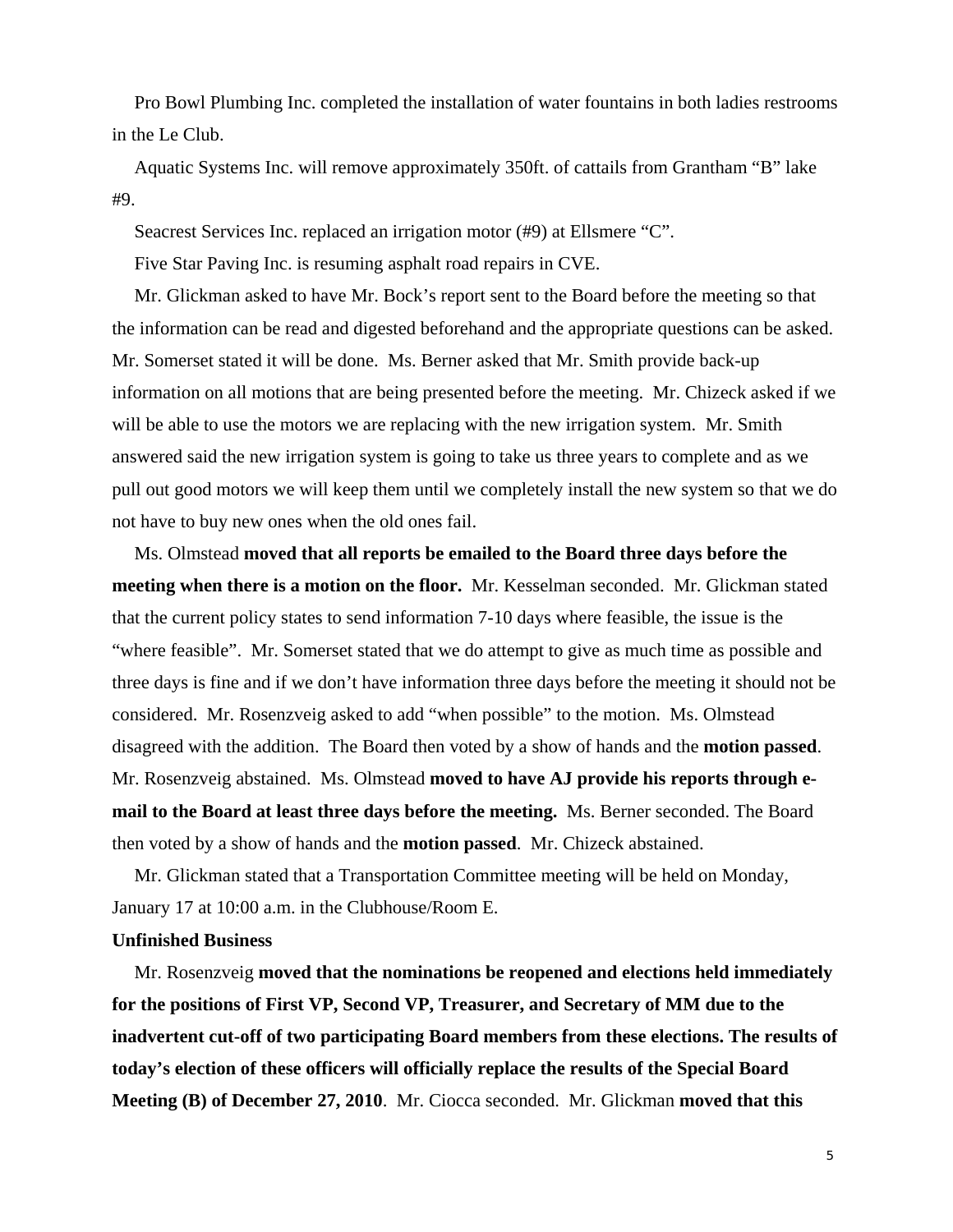**motion be tabled**. Ms. Berner seconded. **Motion to table failed 5:9**. After a discussion, the **motion passed 10:3**. Mr. Glickman abstained.

The Board took a five minute recess.

The Board held closed ballot elections for all positions except the president.

Nominated for First Vice President were: Mr. Falco and Mr. Glickman.

Mr. Falco was elected First Vice President (Votes: 8, 6)

Nominated for Second Vice President were: Ms. Behr, Mr. Goddard, Ms. Olmstead, Ms.

Berner and Mr. Glickman. Ms. Behr was elected Second Vice President. (Vote: 4, 3, 3, 1, 3)

Nominated for Secretary were: Ms. Berner and Mr. Chizeck.

Mr. Chizeck was elected Secretary. (Votes: 12, 2)

Nominated for Treasurer was: Mr. Bloom.

As there were no other nominations, Mr. Bloom was elected unanimously.

Ms. Berner announced The Relay for Life Committee has invited all Area Chairs and Presidents of Buildings to a kick-off breakfast on January 28 in the Activity Center from 10am-12noon, the breakfast is being provided by North Broward Hospital and Amicus. Please RSVP.

Ms. Behr thanked Ms. Berner and Mr. Glickman for agreeing to serve on the Board and is looking forward to working with them. Mr. Ciocca asked if we are allowed as members of the Board to go to the free breakfast. Mr. Schmier stated as long as it is not over \$10 you can attend.

Mr. Bloom asked when the last time we reviewed the committees was and how they are doing.

Mr. Somerset stated that we review the committees as we go along and will be coming out with a new committee list by the next meeting.

Mr. Ciocca stated that as Mr. Somerset mentioned, it is dangerous for residents to walk at night and a few months ago, he contacted a manufacturer who can provide illuminated safety belts at a price of \$2 to \$3 each. He suggested that MM invest and provide a safety belt for each family in the Village

#### **New Business**

None

# **Member's Comments -**

Mr. Schmier stated that since we have appointed an Executive Director, we now need a Bylaws Committee to tune-up the bylaws of the Corporation especially to redefine the duties of the President versus the Executive Director and volunteered to be on such a committee. He also mentioned if the President is a snowbird and is not here for 5-6 months of the year, the Vice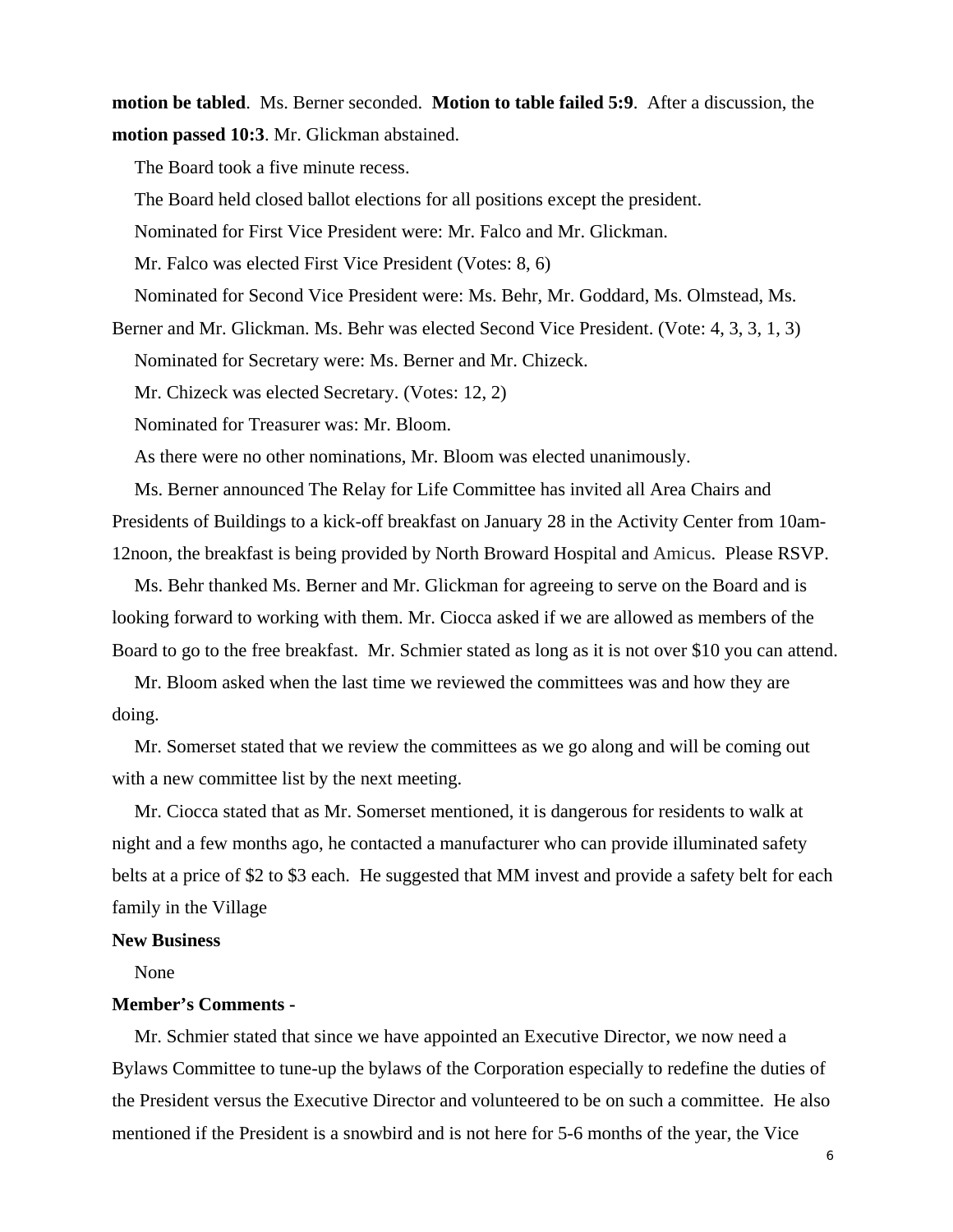President, according to the by-laws takes over the duties of the President -- this needs to be emphasized; we can only have one President at a time. The president who is not here is not the president.

Ms. Behr stated that she would like to provide input to the committees that should be put together.

Mr. Goddard mentioned he would like to co-chair a Beautification Committee with Ms. Behr.

Mr. Ciocca thanked everyone on the Board for their kind well wishes and thanked everyone for making the voting correct due to the malfunction.

Mr. Rosenzveig thanked Mr. Glickman for the outstanding service last year. Also, he took issue with Mr. Schmier's comment that when the president is away he is no longer the president and whoever is the vice president becomes the president. That's not how it works – This is an issue about snowbirds and the concept that if you are at a distance, you don't function. In this day and age, that seems to be nonsense.

Ms. Berner agreed with Mr. Schmier's comments.

Mr. Kesselman mentioned that we need a ruling when the present President leaves for the summer and the VP takes over.

Ms. Olmstead agreed with Mr. Kesselman and mentioned that we also need a procedure for teleconferencing so this doesn't happen again as well as bylaws changes.

Mr. Chizeck announced the Planning and Zoning Board meeting on January 20 has been cancelled. There are six residents who were elected officers in their buildings and are ineligible to serve because they are delinquent. Also, what is the status of irrigation? Mr. Smith stated they have received a contract from one bank and are anticipating two additional contracts this week. Masuen Consulting is in the process of qualifying vendors for the bid process.

Mr. Goddard asked if there will be an informational meeting for the residents of the Village so that they know what is going on. Mr. Somerset stated that the meeting was to be a P&Z meeting, not an informational meeting. Fairway Investors will be attending the COOCVE BOD meeting on January 18 and residents will be able to ask questions.

Ms. Behr stated that although P&Z cancelled the meeting next week there is confusion throughout the Village and concern that Fairway Investors is reaching out to private citizens in our Village telling their side of the story and for us to be silent may not be what we should do. We need to educate the community on what is happening; to let them know that MM and COOCVE are not taking a back seat; and let them know that we are seeking professional